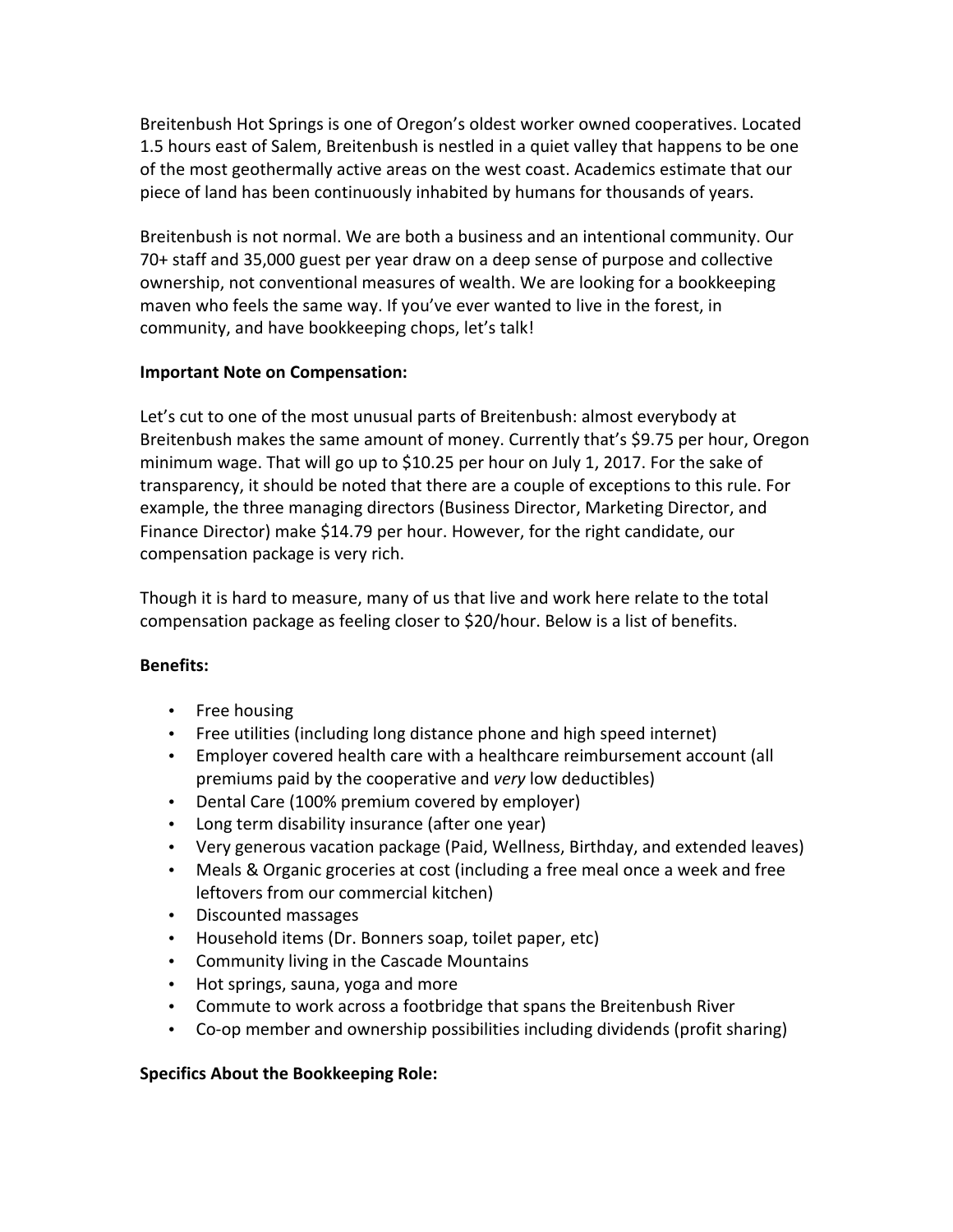The Bookkeeper role at Breitenbush is a full cycle bookkeeper position. The position works directly with Breitenbush's Finance Director. The core of the role revolves around the following list of tasks:

- Process Payroll for  $70 130$  employees every two weeks, including sending in payroll tax payments and any necessary garnishments in a timely manner.
- Process Accounts Payable invoices
- Be familiar with the budget for the year and question un-budgeted purchases
- Be familiar with 1099 processing requirements, ensuring  $A/P$  vendors are correctly reported and the data file is clean and correct for year-end reporting
- Post Journal Entries for daily revenues
- Prepare cash advances and process expense reports weekly
- Recover funds lost due to Non-sufficient fund payments from guests
- Interact with both the Office Team and all Team Coordinators to ensure systems are working smoothly and communications are sufficient and clear
- Prepare journal entries
- Record HAT license, insurance, and CEU's payments
- Record clothing allowance payments
- Cash count at end of each month
- Calculate and pay store consignments at end of each month
- Event closeouts processing
- Print new meal sheets every two weeks
- Quarterly store inventory
- Setting up direct deposit for staff
- Creating membership loan accounts for staff
- Calculating/paying parting gifts and housing deposit refunds
- Maintaining staff vacation/sick leave benefits
- Renew vehicle registrations online/get stickers to Maintenance
- Journal entries for staff postage purchases
- Stop payments on missing/lost checks
- Other tasks as needed

Qualified candidates will ideally have previous bookkeeping experience, strong general computer knowledge, and a familiarity with accounting principals. Applicant would also be proficient in Excel, detail oriented, self-motivated and have the ability to work independently. Good communication skills are a must.

## **More about Breitenbush**

Breitenbush is an intentional community and worker-owned cooperative. We, the members of the community, all live on 154 acres in this rugged and beautiful mountain setting and serve thousands of guests year-round. Our emphasis is on service to our guests, each other, and to the greater global and universal community. Working at Breitenbush requires dedication to this service ethic, a sense of joy and excitement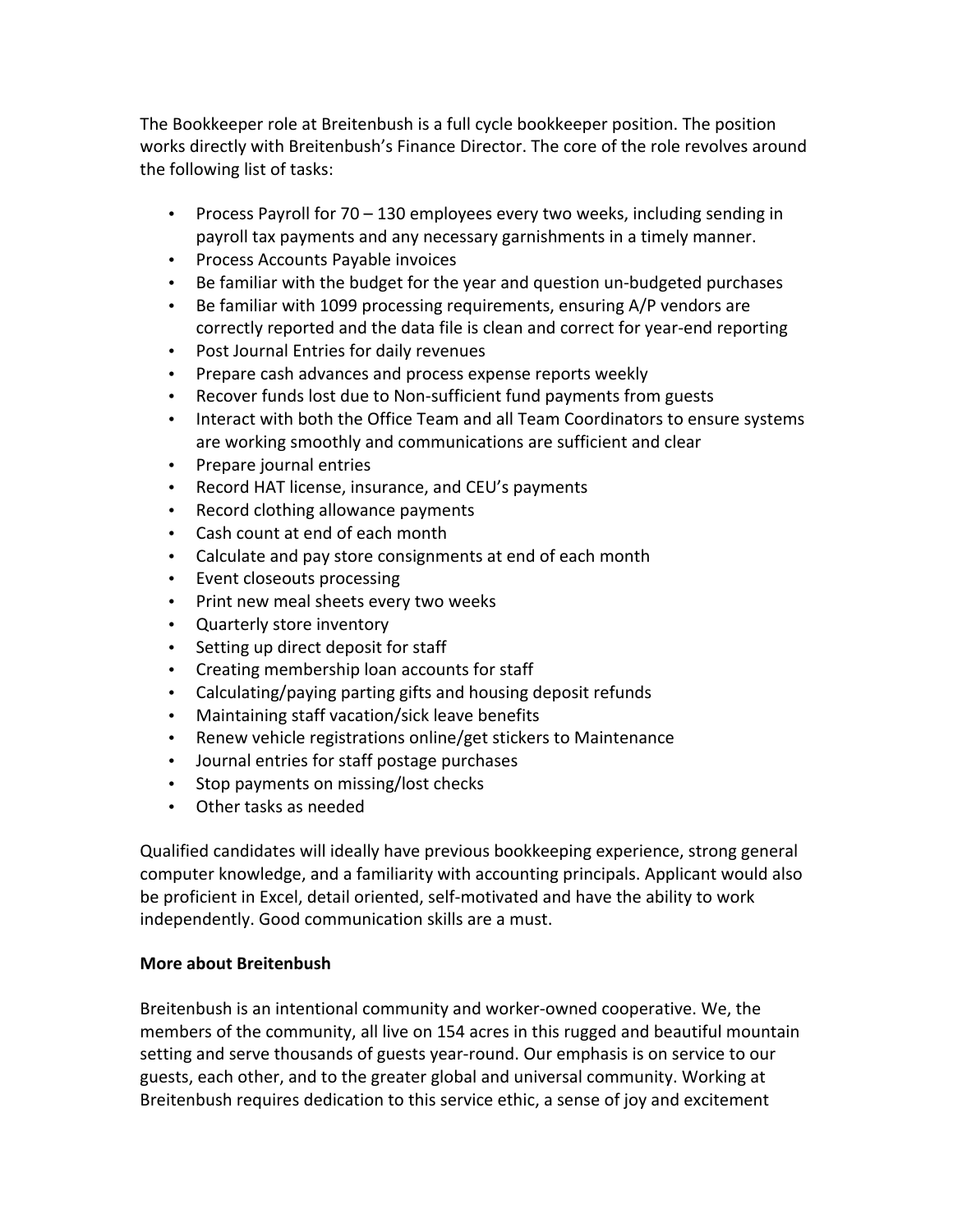about your work, acceptance of personal responsibility and accountability, a desire for creativity and productivity and a willingness to communicate openly and honestly.

We are a small community  $-$  especially in the late fall, winter and early spring when fewer than 85 permanent staff typically live here. Our community includes persons of all ages. Many children have been born at Breitenbush and we provide childcare to support their presence in our community. Our staff is organized into teams: Office/Guest Reception, Kitchen, Maintenance, Systems, Projects, Information Services, Guest Hosting & Security, Housekeeping, Childcare, Administration, Events & Marketing, and Healing Arts. We elect a very active Board of Directors from amongst our membership to which our Business Director is accountable.

Living and working here, while very rewarding, is also challenging for some. Housing is rustic and most people share bathroom and cooking facilities. To protect native wildlife, no dogs are allowed on Breitenbush property and the number of cats allowed is limited.

We generate our own electricity from the river and use geothermal wells to meet our heating needs. The hot springs and wells provide the mineral water for our hot tubs and steam sauna. We have over 100 buildings on the property which include the lodge, a large dining and conference building, a kitchen and dining space, a massage/healing arts building, staff dwellings, guest cabins, the Sanctuary, the Forest Shelter, Buddha's Playhouse and River Yurt among others.

Most of the structures at Breitenbush Hot Springs were part of a hot springs resort built in the late 1920's and early 1930's when using the hot mineral water was considered an important way for people to heal from various maladies. In the early 1940's, 50's and 60's, the land was a favorite place for people to camp or have a simple cabin and enjoy the beautiful natural environment and hot waters. Then, for ten years the property was idle.

Alex Beamer purchased the property in 1977 and spent several years restoring the old resort and getting it ready to host guests again. People who wished to put their energies into this project, and who worked well with the people already here, were invited to come and join in restoring the facilities. In 1981, the Breitenbush community started hosting guests who participated in a variety of workshops, celebrations and personal retreats.

In 1985, the community purchased the land from Alex. In 1989, a worker-owned cooperative was formed.

**How to Apply**